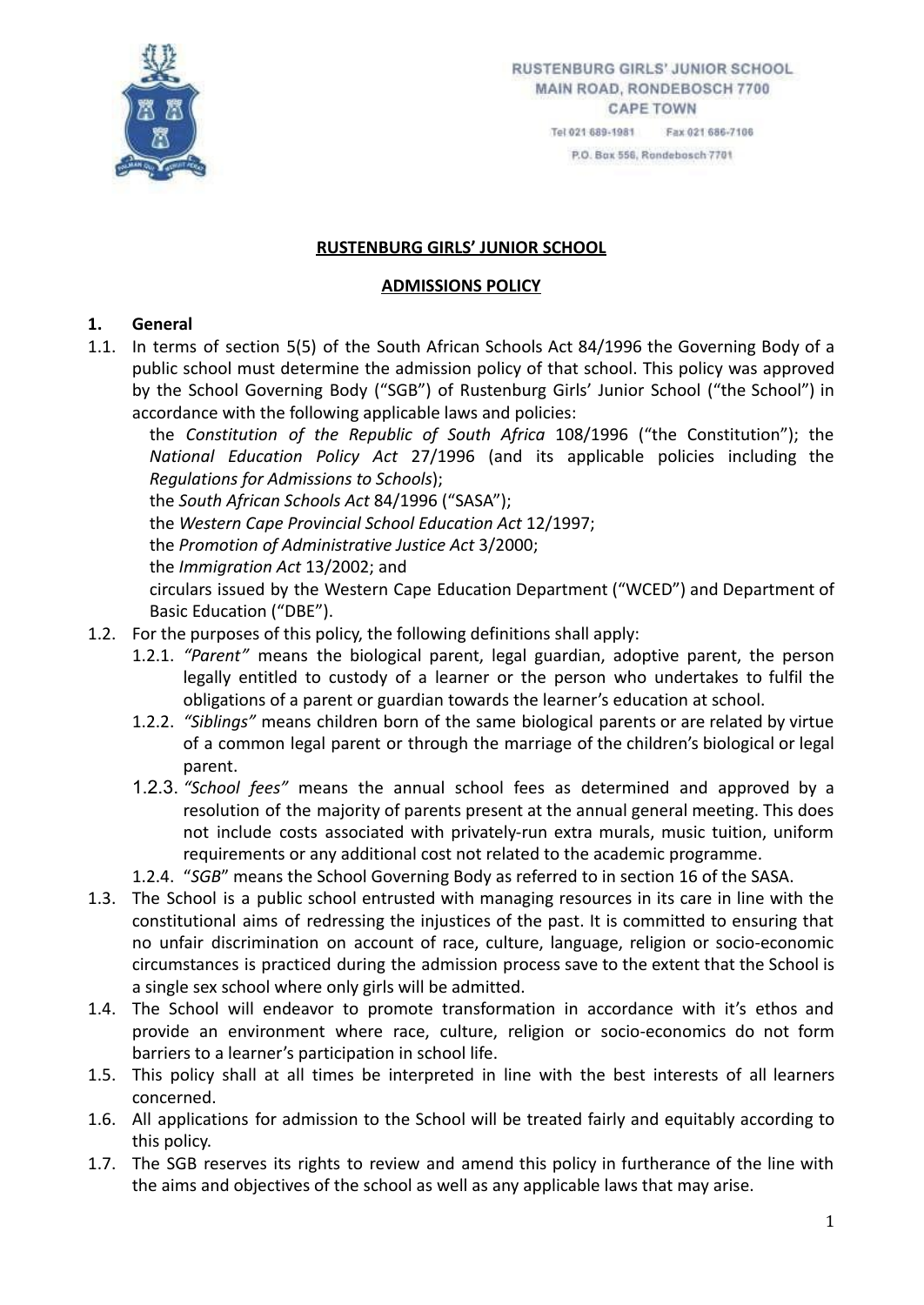### **2. Language of Learning and Teaching**

- 2.1. In accordance with powers granted by section 6(2) of SASA, the SGB has determined that the language of learning and teaching shall be English.
- 2.2. Learning and teaching shall generally take place through the medium of English except for the additional languages offered.
- 2.3. The School will promote multilingualism as stated in its Language Policy by offering Afrikaans and isiXhosa as additional language subjects.

# **3. Capacity**

- 3.1. The SGB has duly determined that the total capacity of the school is 645 learners with an average of 81 learners per grade across seven grades (being Grades 1 to 7) and 78 learners in Grade R.
- 3.2. The SGB has considered all relevant factors in determining the capacity of the School, including but not limited to: the number and sizes of classrooms; the number of teachers, administrative and management teams, and the supportive work spaces; the need for additional spaces to support quality academic, sports, cultural and social programmes; and the financial capacity of the School.
- 3.3. The Capacity of the School may be adjusted by the SGB from time to time in line with changes in its financial capacity, infrastructure, curriculum and personnel.

# **4. School Fees**

- 4.1. The SGB accepts that the State cannot provide all resources required to achieve and maintain a well-functioning and high-performing schooling system. It is incumbent on the School to take reasonable measures, including raising additional funds as a fee-paying School in order to supplement the resources supplied by the State and improve the quality of education and facilities provided by the School.
- 4.2. As a fee-paying school, parents agree to pay the school fees as approved annually by resolution of the parents in line with the School's Constitution. The acceptance of a placement at RGJS is an acceptance of the legal liability to pay fees.
- 4.3. Payment of fees is neither a voluntary agreement nor a credit agreement as defined in the National Credit Act 34/2005 but a statutory obligation on parents unless the School has duly granted a parent an exemption.
- 4.4. A successful applicant admitted to the school will not be denied access to any aspect of school life on the grounds of an inability to pay the school fees, except in additional activities that carry an additional cost. Where this situation arises, parents will be required to apply for an exemption for consideration in line with the Exemptions Policy.
- 4.5. Fees are payable annually in advance at the start of the school year unless an arrangement has been made with the School to accept monthly payments by debit order. Both parents, irrespective of marital status or divorce agreement, are jointly and severally liable for the payment of fees.
- 4.6. In terms of Section 40 of the South African Schools Act, the School may enforce payment of the compulsory school fees and may institute legal action to recover unpaid fees. Should legal action be initiated, the parents will be liable for all fees incurred including attorney and collection costs.

# **5. Admission Criteria**

- 5.1. The selection of learners for admission shall be guided by an assessment of the following factors (in no order of preference):
	- 5.1.1. The completion of a duly completed application on the WCED Online Admissions System;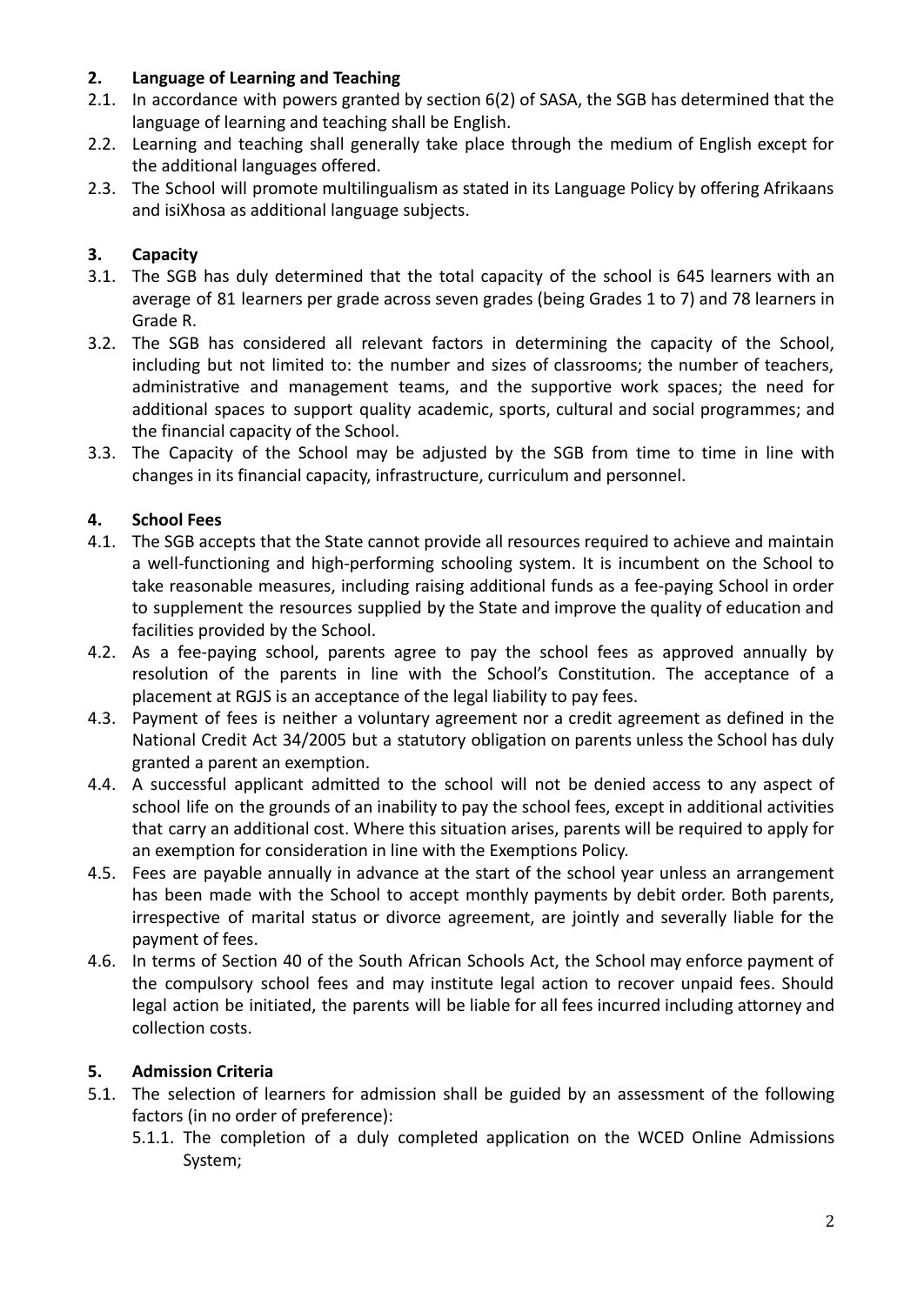- 5.1.2. The meeting of all promotion requirements for the grade immediately below that for which admission is sought;
- 5.1.3. The capacity of the School as set out in clause 3;
- 5.1.4. The transformation agenda of the SGB;
- 5.1.5. The applicant's sibling is currently enrolled at the School;
- 5.1.6. The ability of the School to meet the needs of the learner (including but not limited to special educational needs);
- 5.1.7. The age of the learner. Learners may not be more than two years older than the statistical age norm relevant for the grade in the year of admission. For the avoidance of doubt, the statistical age norm is derived as follows: "statistical age norm = grade applied for  $+6$ ".<sup>1</sup>
- 5.1.8. The willingness of the learner to participate and add value to all areas of the school life and to work hard to achieve excellence in her academic outcomes;
- 5.1.9. Whether the learner will benefit from the programmes of the School (including but not limited to its medium of learning and teaching, academic, sporting and cultural programmes) in line with the principle that all decisions should be taken in line with the best interest of the learner.
- 5.2. Any learner who applies for and receives a bursary of any kind that is recognised by the School must meet the criteria set out above.
- 5.3. The SGB has determined that the Principal shall exercise her discretion as guided by the above factors. The absence or presence of any factors set out hereinabove does not mean the learner will be refused or guaranteed admission.
- 5.4. Where at any given time the School is oversubscribed, or in the cases of transfer applications, consideration will be given to the following factors:
	- 5.4.1. Learners who have siblings currently at the School.
	- 5.4.2. The transformation agenda of the School.
	- 5.4.3. Learners who demonstrate proficiency in academic study, arts and culture, or sport; enthusiasm in school activities; and a commitment to community service.
	- 5.4.4. The timeous nature of applications received in view of the closing date.

# **6. Admission Documents**

- 6.1. Applications for admission will be valid upon the submission of the following documents:
	- 6.1.1. Only an online application as required by the WCED Online Admissions System (https://admissions.westerncape.gov.za/admissions/login) must be submitted by a parent. A hardcopy of the same application form must be submitted to the School.
	- 6.1.2. The required supporting documents as stated on the Online Admissions System must be uploaded when an application is made.
	- 6.1.3. Only once a learner has been accepted and the parent has confirmed the acceptance by the WCED specified date, must the parent submit certified copies of all supporting documents to the School where the learner's application was successful and it has been confirmed that the learner will be attending the School in the following year. This must be done within seven school days after the parent has confirmed acceptance using the Online Admissions System.
- 6.2. Learners transferring to the School from another school will be required to submit an original transfer card by the previous school on their first day of attendance.
- 6.3. Application on behalf of learners who are not citizens of South Africa will be required to include certified copies of valid permits issued by the Department of Home Affairs enabling the learner to be duly admitted at the School for the full duration of learning.
- 6.4. The School reserves the right to verify all information and documents supplied. All applications found to be fraudulent will be rejected.

<sup>&</sup>lt;sup>1</sup> For example the statistical age norm for a grade 7 applicant is  $= 7 + 6 = 13$  years. An applicant of age 11 or younger or 15 and older would therefore not be admitted to Grade 7.